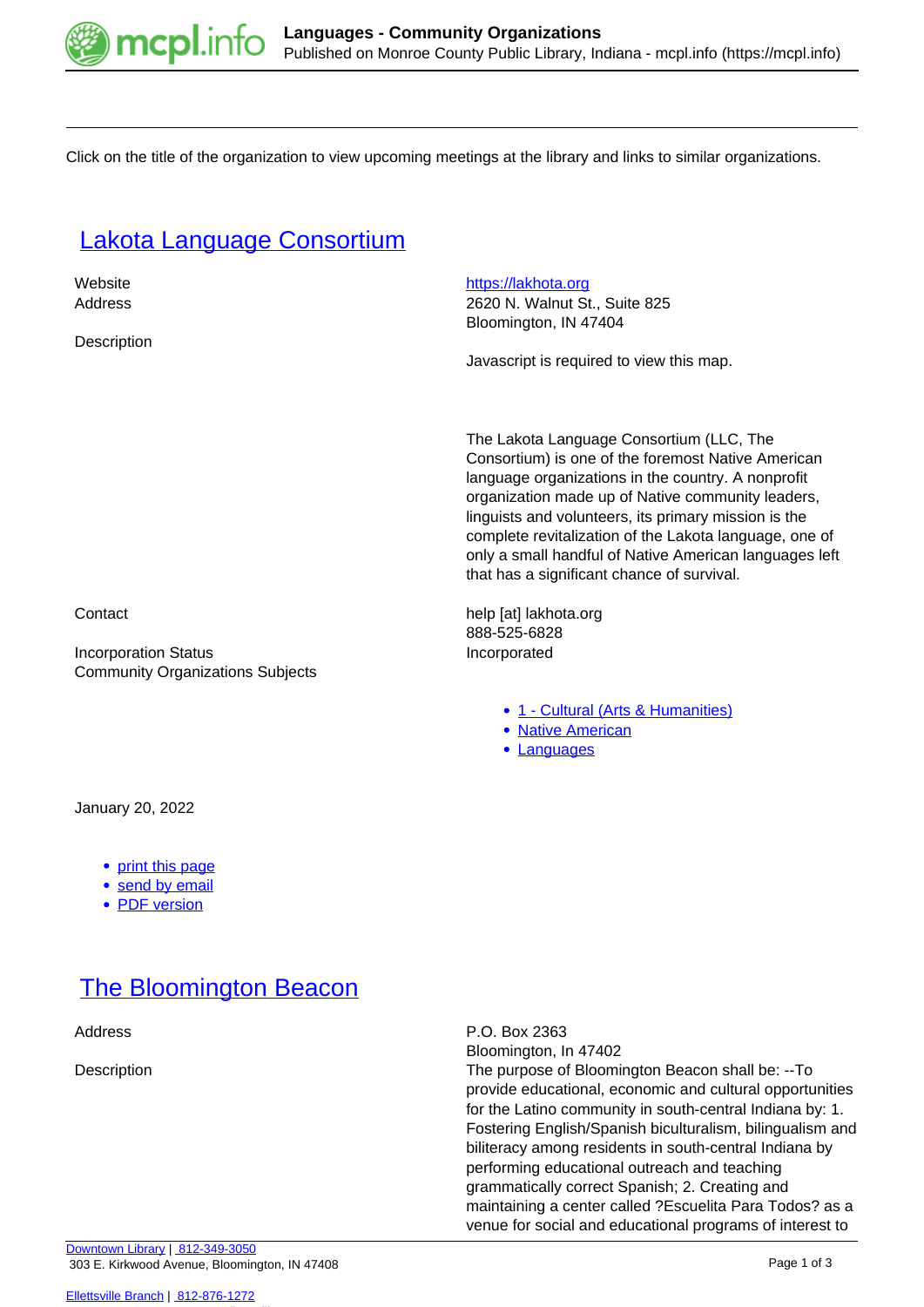

the Latino communities in the Bloomington area; 3. Establishing and operating a business guild to support businesses owned by and/or catering to Latino people; 4. Creating and operating informational Websites to promote the business guild and the center and to support the civil, labor, and human rights of Latinos in south-central Indiana by providing detailed information, accurate news, and commentary.

--El propósito de Bloomington Beacon será: Proporcionar oportunidades educativas, económicas y culturales para la comunidad latina en el centro y sur de Indiana por medio del fomento de Inglés/Español en su forma de biculturalismo,y bilingüismo entre los residentes del centro y sur de Indiana realizando la extensión educativa y la enseñanza gramatical correcta del español creando y manteniendo un centro para la comunidad llamado " Escuelita Para Todos " como un lugar para los programas sociales y educativos de interés para las comunidades latinas en Bloomington y sus alrededores. Establecer y operar un gremio empresarial para apoyar a las empresas propiedad o que dan servicios a la comunidad latina. Creación y operación de sitios web informativos para promover la alianza de negocios y el centro de la comunidad y para apoyar el orden civil, laboral, y los derechos humanos de los latinos en el centro-sur de Indiana, proporcionando información detallada, noticias exactas, y de comentario."

Contact 888-249-9255

- [1 Cultural \(Arts & Humanities\)](https://mcpl.info/community-organization-subjects/24945)
- [Civil Rights](https://mcpl.info/taxonomy/term/25013)
- [English as a Second Language](https://mcpl.info/community-organization-subjects/english-second-language)
- [Hispanic](https://mcpl.info/taxonomy/term/25179)
- [Languages](https://mcpl.info/taxonomy/term/24970)

Community Organizations Subjects

February 11, 2018

- [print this page](https://mcpl.info/print/commorg/bloomington-beacon)
- [send by email](https://mcpl.info/printmail/commorg/bloomington-beacon)
- [PDF version](https://mcpl.info/printpdf/commorg/bloomington-beacon)

[Subscribe to our newsletters](https://mcpl.info/geninfo/subscribe-think-library-newsletter)

chat loading...

(function() { var  $x =$  document.createElement("script");  $x.t$ vpe = "text/iavascript";  $x.$ async = true;  $x.s$ rc = (document.location.protocol === "https:" ? "https://" : "http://") + "libraryh3lp.com/js/libraryh3lp.js?14734"; var y = document.getElementsByTagName("script")[0]; y.parentNode.insertBefore(x, y); })();